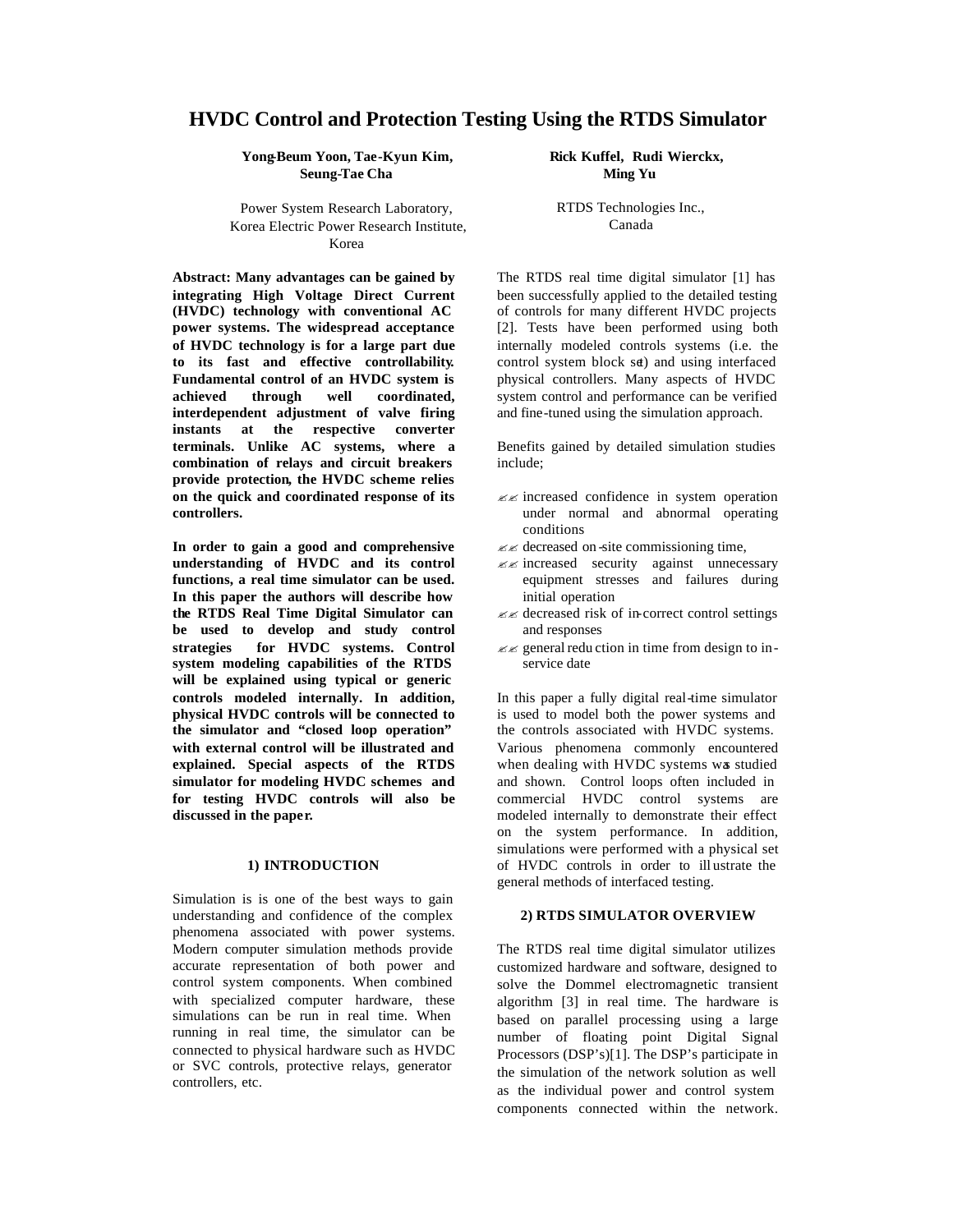Each DSP is assigned specific computing tasks depending on the topology of the network defined by the user. The function of each processor is defined completely by software and thus can perform different tasks during different simulations.

The main processing power of the RTDS simulator comes from the specially designed triple processor cards (3PC). Each 3PC card includes three Analogue Devices AD21062 (SHARC™) DSP's. On-board analogue and digital I/O allows direct connection of the processing cards to external physical devices (like the HVDC controller). Up to twelve 3PC cards can be used together in one RTDS rack. One or more racks can be operated together in order to increase simulation capacity (i.e. for larger and more complex systems).

In addition to the 3PC cards, each rack also contains a Workstation InterFace (WIF) card and an Inter-Rack Communication (IRC) card. The WIF card is responsible for coordinating the timing of the calculations performed and the exchange of data between DSP's in its rack. During a simulation involving more than one rack, one WIF card provides the master timestep clock for all racks. Power systems larger than 14 3-phase buses require more than one rack for the simulation. The IRC card is installed in each rack to provide direct communication between racks for the purpose of data exchange.

The RTDS simulator also includes vast amounts of both digital and analogue I/O. The I/O, which is serviced in real time, facilitates the connection of external equipment for closed loop operation with the real time simulation.

Figure 1 shows a typical RTDS installation with hardware in the background and the computer based Operator's Console in the foreground. Operation and control of the RTDS simulator is accomplished through a Graphical User Interface (GUI),  $PSCAD^{\circledast}$  [4]. Figures. 2 and 3 respectively illustrate two of the available PSCAD modules, Draft and RunTime. Draft is used to define the circuit and specify network parameters. RunTime is used to operate, control and retrieve data from the simulation.

#### **3) MODELING HVDC ON THE RTDS**

The RTDS based HVDC valve group model is shown in Figure 4 and includes six thyristors



Fig. 1 RTDS Simulator Installation



Fig. 2 PSCAD Draft Program Module



Fig. 3 PSCAD RunTime Program Module

arranged as a Graetz bridge, snubber circuits and the converter transformer. Thyristors are represented as controlled switches whose state changes from low resistance to high resistance based on the status of the firing pulse signal and the voltage polarity. The firing pulse may be derived from firing circuits modeled within the RTDS simulator, or from physical controls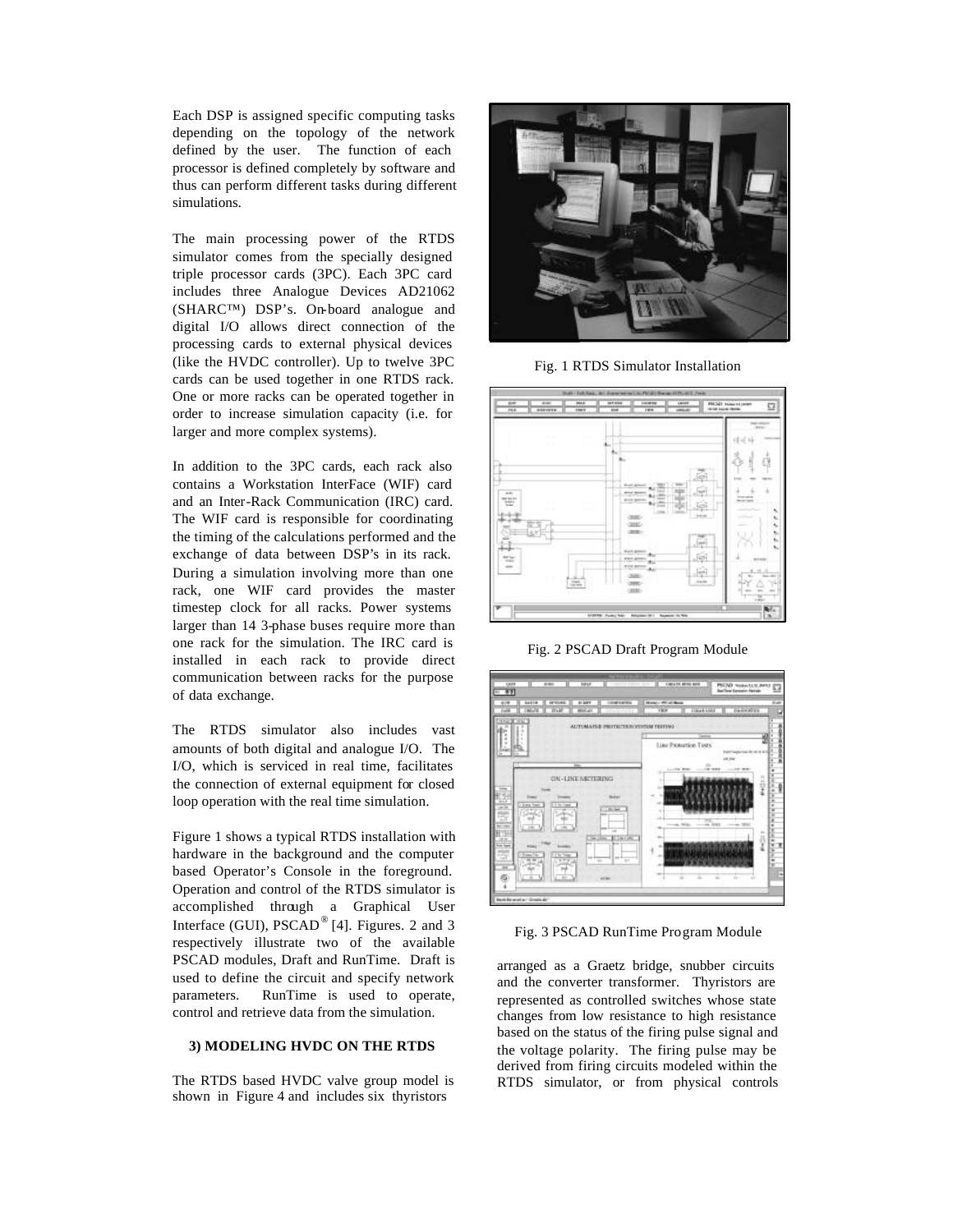interfaced through one of the RTDS digital input ports.



Fig. 4 HVDC Valve Group Model

The valve group model includes the option to have a thyristor return to the low resistance (on) state if positive voltage appears across the thyristor within a user specified time after turning off. This feature models a property of the physical thyristor. Inclusion of this feature will give more realistic response to a sudden change in the inverter AC voltage.

When the current through a thyristor becomes zero a pulse is generated which can be used as input to HVDC controls modeled on the RTDS, or can be sent to a digital output port for use by external controls.

The converter transformer model may be configured as  $Y_gY$  or  $Y_g?$  and include an algorithm for representation of saturation and hysteresis [5]. The transformer's tap position may be controlled dynamically from a tap changer control circuit modeled on the RTDS, or included as part of physical control connected externally to the RTDS. Tap up/down commands are taken as input and the converter transformer's present tap position is available as output from the valve group model.

It is possible to dynamically monitor the voltage across any thyristor, as well as, both the line side and valve side converter transformer winding currents (Figure 5). The DC Voltage and Current can be monitored separately as part of the power system DC side network.

By modeling the HVDC system and some portion of the surrounding AC system, the user is able to study the performance of the HVDC controller under various conditions.

The question of how much of the AC system to include is an important one. The performance



Fig. 5 Typical Waveforms from RTDS

of the HVDC system and in particular the configuration of its controls is very much dependent on the AC system.

# **4) HVDC CONTROLS MODELING**

HVDC controls may be modeled internally as part of the overall simulation case. With the RTDS the user may choose to use a set of *generic* HVDC controls available from the library, or construct their own control system from basic control system function blocks. Figure 6 illustrates a typical control block configuration defined by the User in the Draft software module. The block shown deals with GAMA measurement.

The generic controls available from the library are based on published widely accepted control strategies. Such controls are generally divided in to distinct functional groups with the lowest level of controls (Group Controls) responsible for generating the firing pulses for the thyristors. The next higher level of controls (Pole Controls) produce the firing angle at which the thyristors must be fired and the highest level of control (Master Controls) is responsible for system level operation such as startup and shutdown sequences.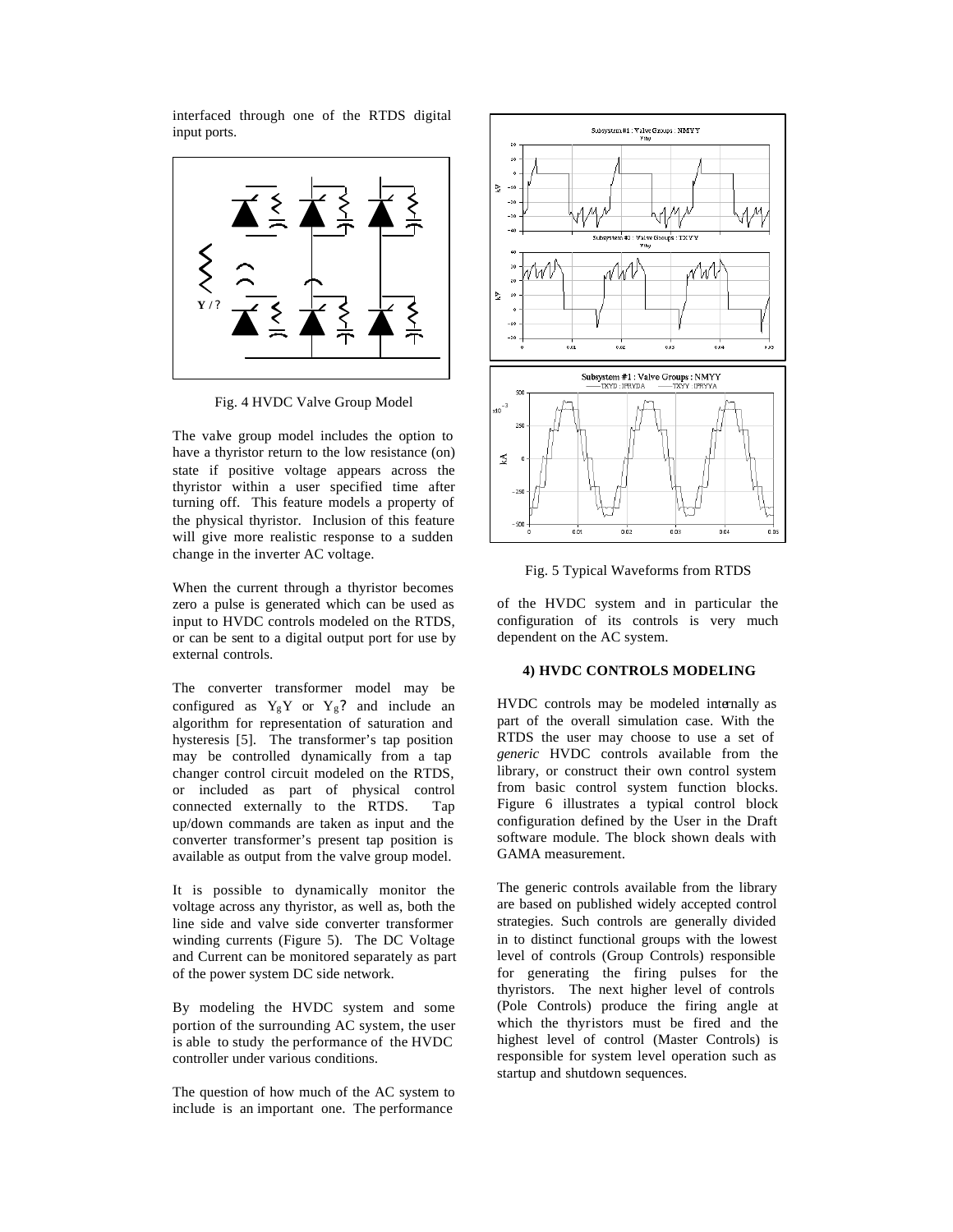

Fig. 6 Example Control Blocks from RTDS

Auxiliary control functions are often included to manage unique system requirements associated with the particular HVDC installation. Protection functions are normally integrated with the HVDC controls, as well. The generic control models available for RTDS include various control and protection functions.

Depending on the application at hand, either internal generic controls or specific user defined controls can be used in the simulation studies.

## **5) INTERFACED PHYSICAL CONTROLS**

Simulation studies often involve verification and testing of real, physical HVDC controllers [2]. The real time nature of the RTDS simulation, coupled with the flexible I/O facilities, make it possible to interconnect physical controllers. In such studies, the physical controls typically monitor system quantities such as ac bus voltages, converter transformer winding currents, dc voltage and current, etc. These quantities are passed to the controls via the RTDS Simulator's analogue output ports. The physical controls in turn, produce firing pulses for the modeled valve group which are imported into the simulation using the RTDS Simulator's digital input ports and other auxiliary hardware. During such simulations, the simulator can also be used as a data acquisition and monitoring system by importing desired external control system signals and plotting them in RUNTIME. Figure 7

shows the typical connections between the simulator and the physical control hardware.



Fig. 7 Physical Controller Connection Method

The basic test set-up of figure 7 can be used when commercial HVDC schemes are studied prior to their installation in the actual power system.

## **6) PRACTICAL EXAMPLES & SAMPLE RESULTS**

Many practical studies involving HVDC systems and controls have been carried out using real time simulation. Studies have been performed both for developmental purposes and for testing purposes. Developmental studies generally utilize the internal control modeling feature of the simulator while testing often involves physical connection of an actual controller to the real time simulator.

### **Example 1 – Internal Controls Modeling**

Figure 8 shows the network and sample output quantities from the HVDC system and its controller captured during a SLG fault at the inverter end AC system. The power system used in this study included a Bipolar HVDC link with a parallel AC circuit. A generator model including AVR, PSS, Governor and Turbine was represented at the rectifier end. The HVDC system included both DC cables and four overhead DC lines. System equivalents were developed for lumped representation of the AC systems.

Many system disturbances were applied and investigated. Since the simulator is able to represent the network in detail and since the simulation is run in real time, many tests can be performed quickly in order to evaluate the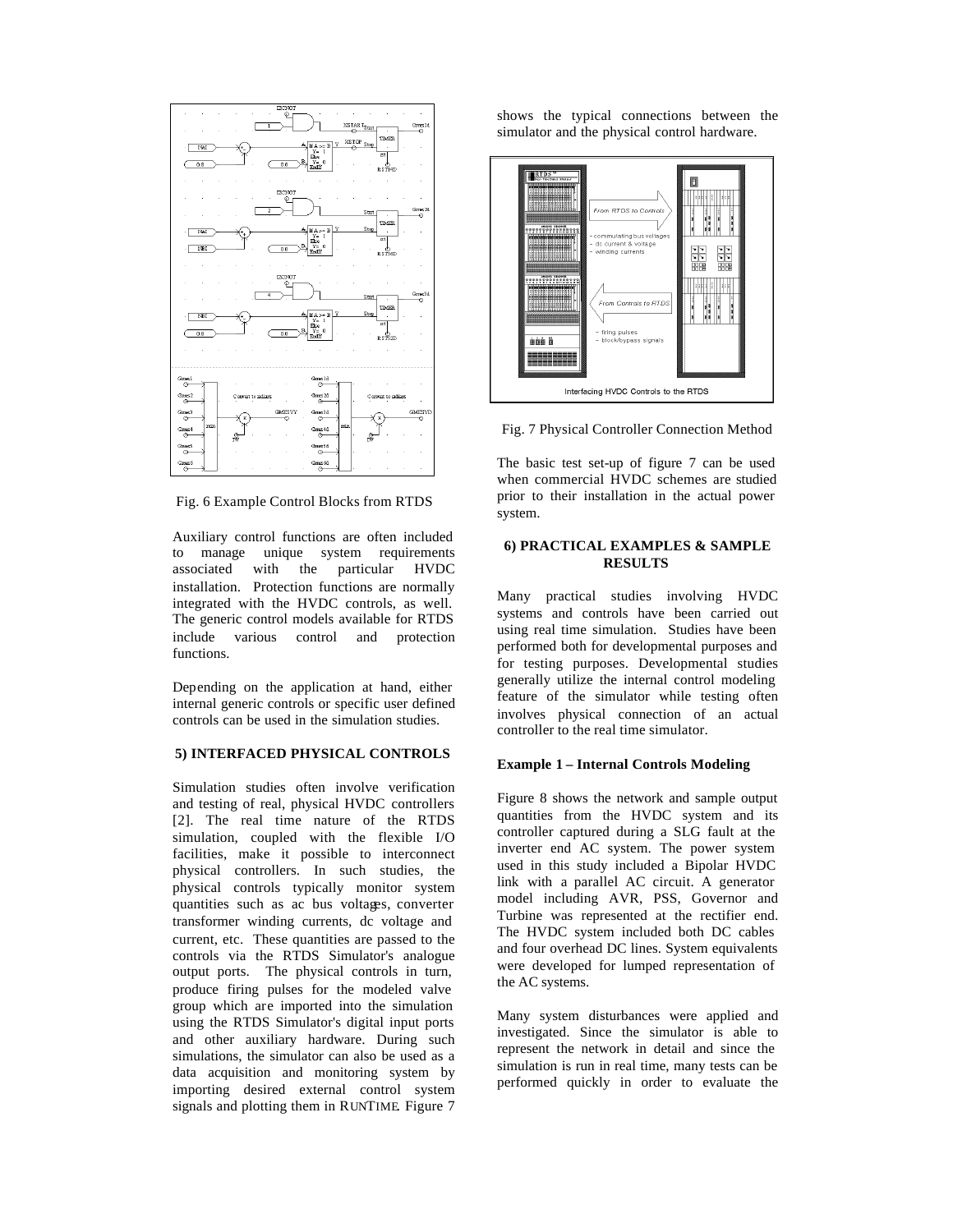performance of the controls and the subsequent response / performance of the overall network.



Fig. 8 Circuit & Sample Results (Internal Controls)

For the case represented in Figure 8, the HVDC controls were modeled internally on the RTDS simulator. The sequence of events associated with the sample results is as follows:

- $\mathscr{B} \mathscr{B}$  Wait for POW (400kV) at inverter bus
- $\ll$  Apply SLG on phase A
- $\ll \ll$  Wait for 67 msec
- $\ll$  Open phase A breakers on parallel AC line
- $\ll \ll$  Wait for 350 msec
- $\mathbb{Z} \mathbb{Z}$  Re-Close phase A breakers on parallel AC line

#### **Example 2 – External Controls Modeling**

Figure 9 shows the network and sample output quantities from simulation studies involving a interfaced physical HVDC controller. The controller is a duplicate of a microprocessor unit currently in commercial use. The HVDC system is a 200MW monopolar back to back.





Fig. 9 Circuit & Sample Results (External Controls)

For the case represented in Figure 9, a power reversal was initiated through the external controller. Plots of AC bus voltages (rms) as well as DC current and voltage are included. It should be noted that the plots shown for the power reversal are over a period of 120 seconds. *Real-Time* simulation is the only practical method available study a sequence of such duration when considering simulation studies.

The test configuration for the external control study included exchange of 48 digital signals between the controller and the RTDS (24 firing pulses and 24 current zero crossing signals). In addition, 15 analogue signals were needed by the controller from the simulator (including AC voltages, DC voltage and converter transformer winding currents).

#### **6) CONCLUSIONS**

The application of HVDC technology is widespread in todays modern power systems. The successful operation of integrated AC/DC systems is largely based on the proper performance of controllers associated with the HVDC systems. Although the basic concepts of HVDC control are well understood, a wide range of specialized functions can be seen in the industry. These specialized functions are generally influenced by system configuration and short circuit ratio.

Because specialized control functions can differ widely, detailed analysis and study is needed to